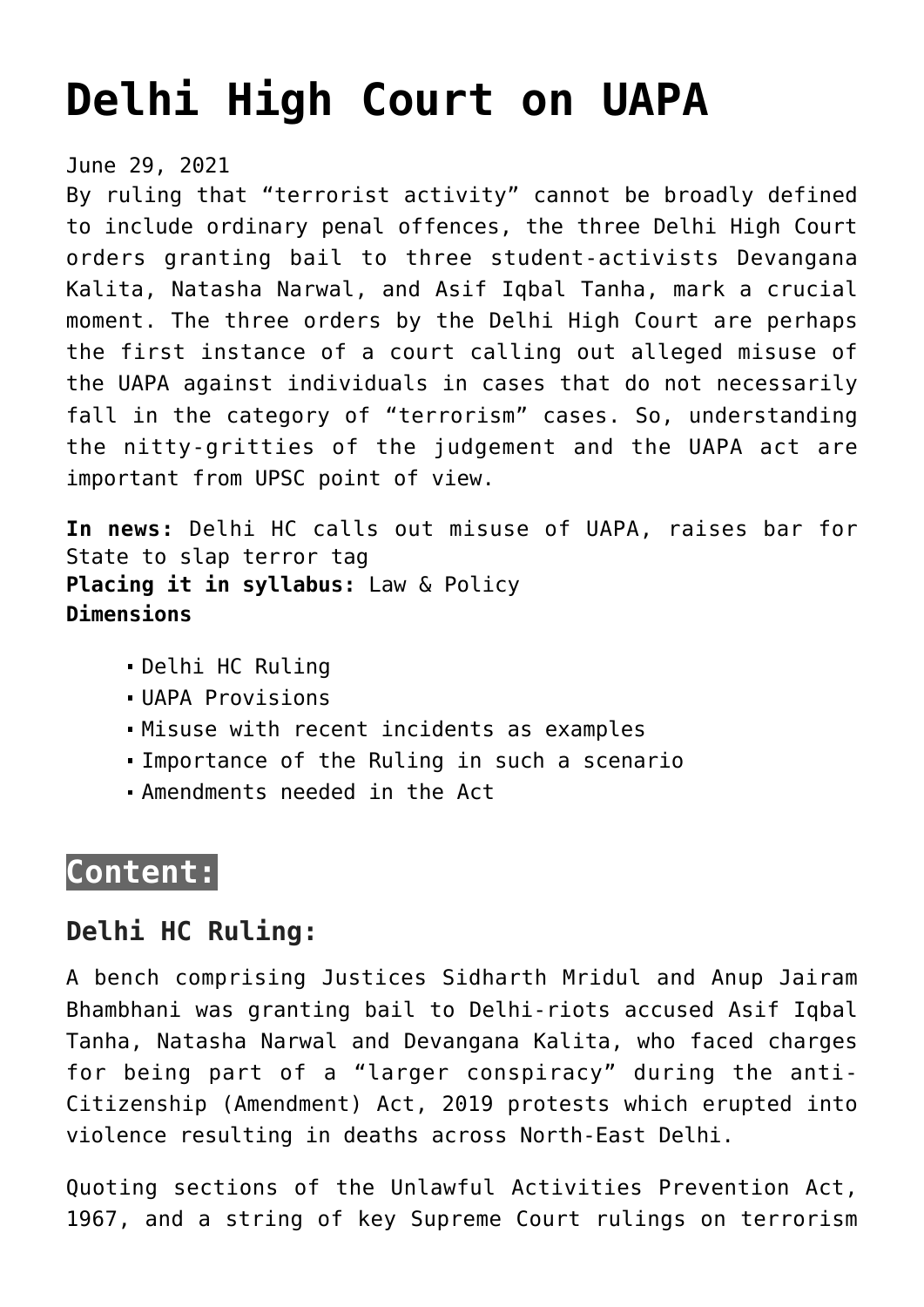and terror laws, the court reasoned that:

- The term "terrorist action" should not be used carelessly to trivialise them.
- The court cautioned investigating agencies on the frivolous use of the UAPA. It said they are not to wantonly apply sections 15, or 17, which relates to raising funds for a terrorist act and section 18, which is about conspiracy, for it would only trivialise such issues.
- Terrorist action is defined as activity that goes beyond the capabilities of law enforcement agents to deal with under ordinary criminal law. The court based its conclusion on the Supreme Court's judgement in the Hitendra Vishnu Thakur case.
- Terrorist activities should not be confused with the state's normal law and order problems.
- The Term "Terrorist Action" cannot be used frivolously in cases that fall under conventional offenses under the IPC.
- The border between the constitutionally protected freedom to demonstrate (Article 19) and terrorist conduct appears to be blurring.

## **UAPA Provisions**

- **Unlawful Activities (Prevention) Act,1967** is primarily an anti-terror law – aimed at more effective prevention of certain unlawful activities of individuals and associations and for dealing with terrorist activities.
- It was promulgated in 1967 to target secessionist organisations. It is considered to be the predecessor of laws such as the (now repealed) **Terrorist and Disruptive Activities (Prevention) Act (TADA)** and **Prevention of Terrorism Act(POTA)**.

*Key Provisions of the Act:*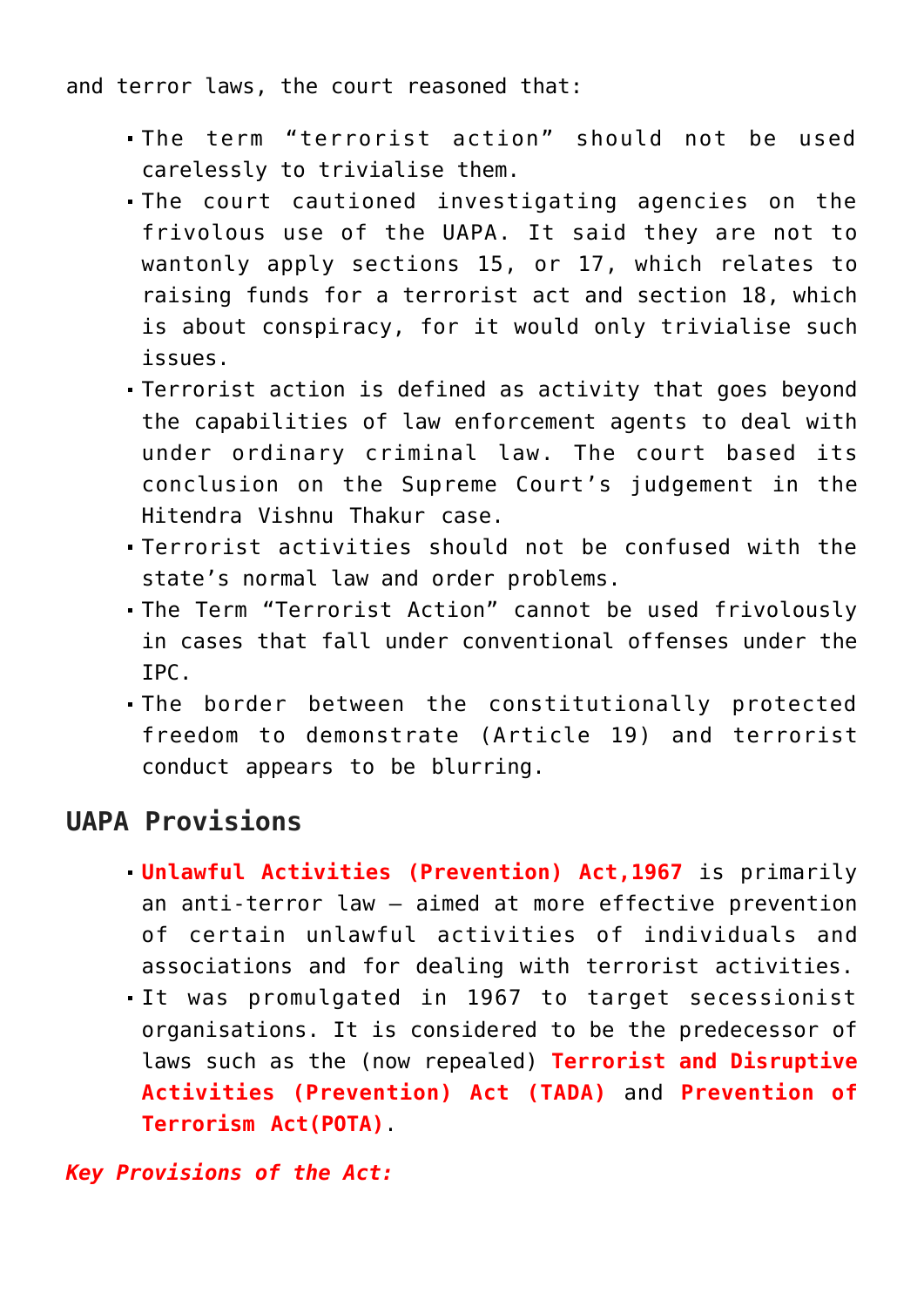- The Act assigns **absolute power to the central government**. It can declare an activity as unlawful, by way of an Official Gazette.
- The act has the death penalty and life imprisonment as the highest punishments.
- Under the act, both **Indian and foreign nationals** can be charged. It will be applicable to the offenders in the same manner, even if the crime is committed on a foreign land, outside India.
- The investigating agency can file a charge sheet in maximum 180 days after the arrests. This duration can be extended further after information to the court.

#### *2004 amendment:*

- The act was amended in 2004. It added "terrorist act" to the list of offences, to ban organisations for terrorist activities.
- Till 2004, "unlawful" activities referred to actions related to secession and cession of territory. Following the 2004 amendment, "terrorist act" was added to the list of offences.

#### *2019 amendment:*

- The amendment empowers the Central Government to designate individuals as terrorists on certain grounds.
- It empowers the Director-General, National Investigation Agency (NIA) to grant approval of seizure or attachment of property when the case is under investigation by the agency.
- It also empowers the officers of the NIA, of the rank of Inspector or above to investigate cases of terrorism in addition to those conducted by the DSP or ACP or above rank officer in the state.

#### **Section 15, 17 and 18 of UAPA:**

Section15: engrafts the crime of 'terrorist action.'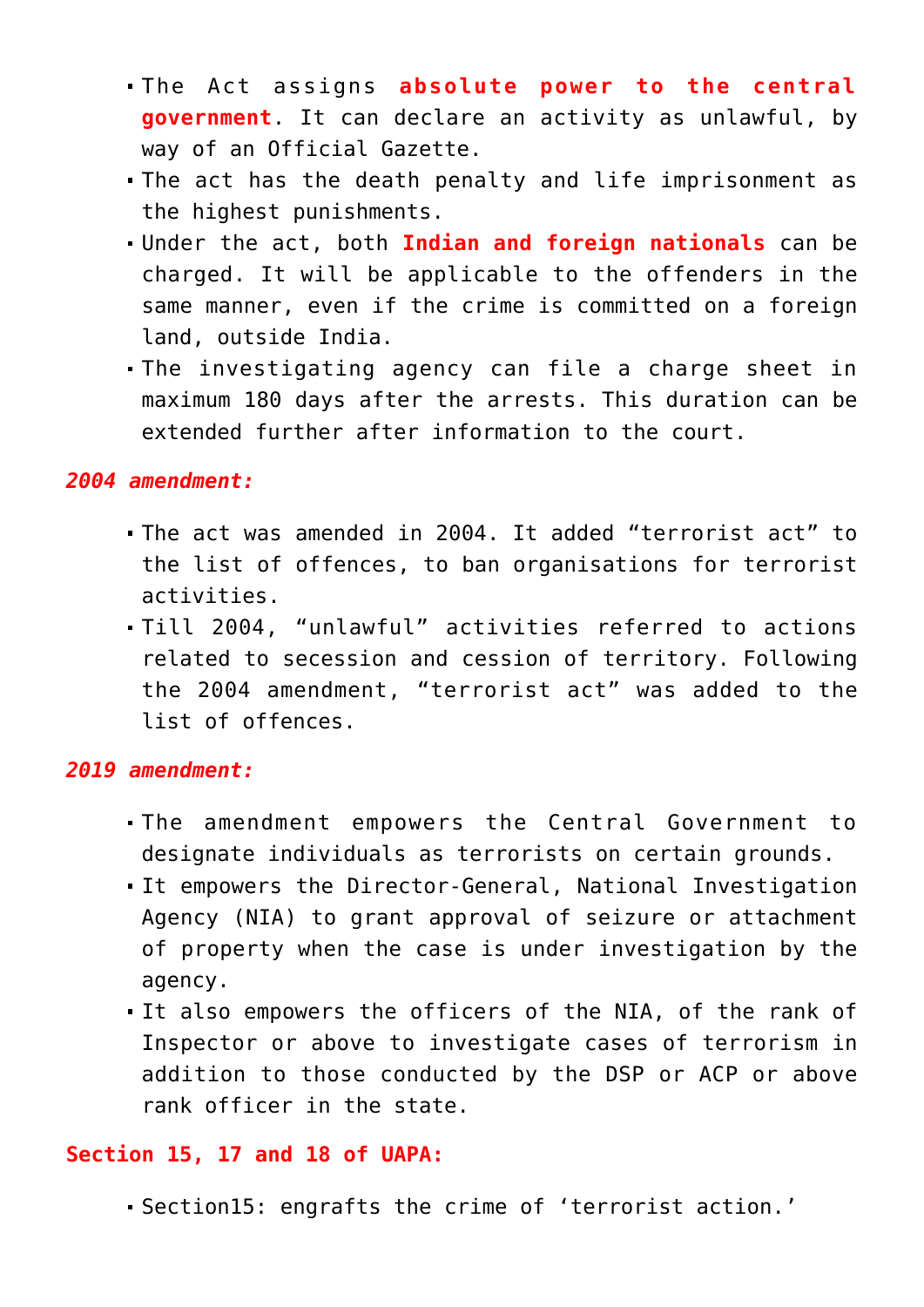- Section 17: specifies the penalty for soliciting funding to perform a terrorist attack.
- Section 18: engrafts the offence of 'punishment for conspiracy to conduct a terrorist action or any action preliminary to committing a terrorist attack.'

#### **Controversial Provisions:**

- The definition of terrorism in **Section 15** of the law is broad and encompassing, encompassing practically every type of violent conduct, political or non-political.
- The police have the authority under **sections 43A and 43B** to search, seize, and arrest anybody engaging in illegal activity without a warrant.
- With the court's consent, the police can remove the accused from judicial custody and place him in police custody.
- The accused does not have the option of anticipatory bail under UAPA. It presumes the accused guilty simply based on the evidence gathered.

# **Misuse with recent incidents as examples**

From the data submitted by theUnion Home Ministry to the Rajya Sabha about the cases registered under the Unlawful Activities (Prevention) Act and Sedition(Section-124A):

- Between 2016 and 2019, the total number of the persons arrested and convicted in the country under UAPA were 5,922 and 132 respectively.
- This means only 2.2 % of cases registered under the Act ended in convictions by the court.
- The NCRB does not maintain this data on the basis of religion, race, caste or gender.

# **Critics of provisions of UAPA cite the following as examples of misuse of the Act:**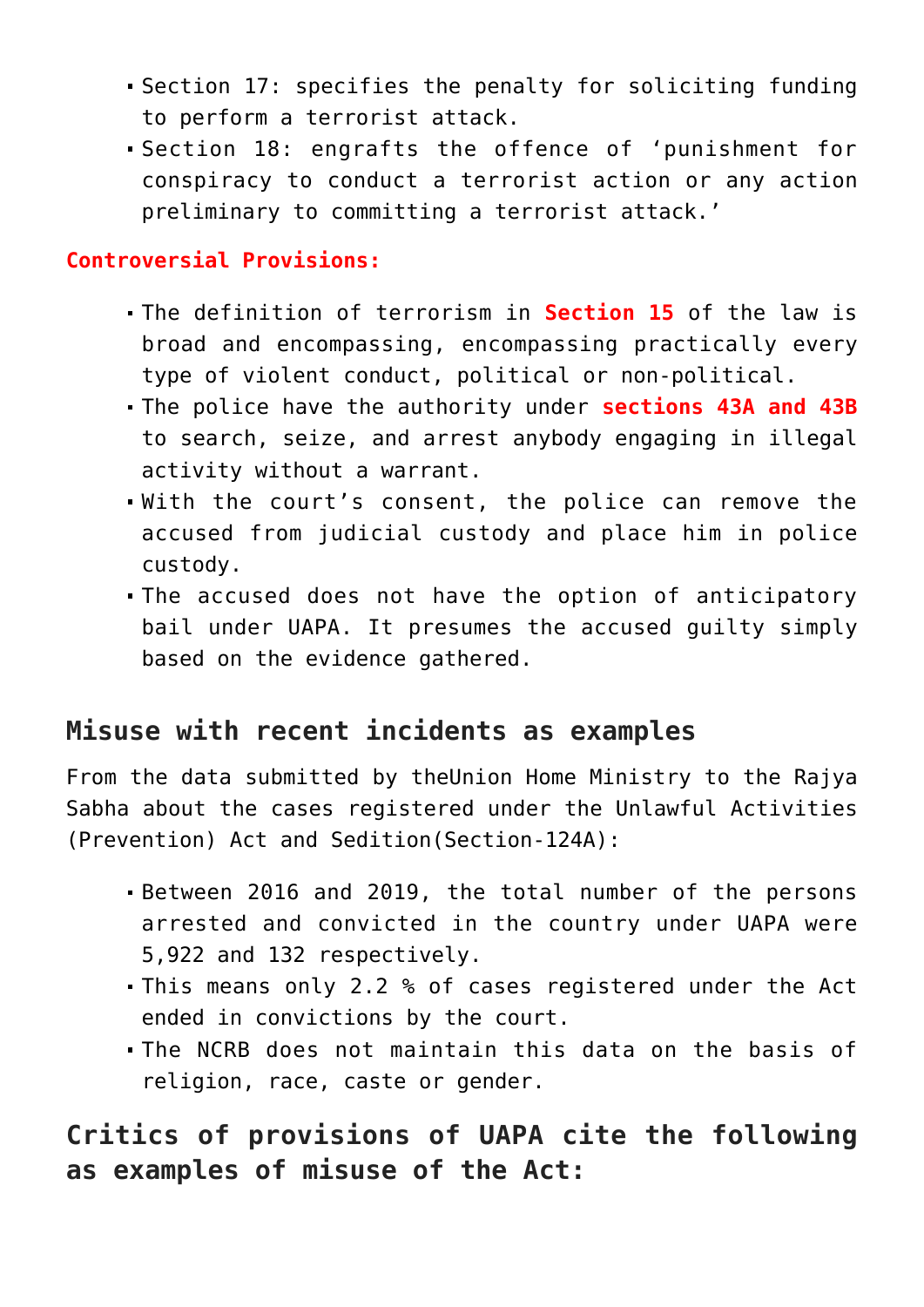- recent crackdown on Jamia Millia Students
- Cases filed against the social activists Rona Wilson Varavara Rao, Arun Ferreira, Sudha Bharadwaj and Gautam Navlakha in the 2018 Bhima Koregaon violence
- The arrest of Peasants' leader Akhil Gogoi
- The arrest of Sharjeel Imam
- The arrest of Kashmiri Photojournalist Masrat Zahra
- Arrest of Anand Teltumbde and Gautam Navlakha

# **Importance of the Ruling in such a scenario**

- This is the first time a court has condemned suspected abuse of the UAPA against persons in instances that do not necessarily come under the definition of "terrorism."
- According to data presented in Parliament by the Ministry of Home Affairs in March, a total of 1126 cases were filed under UAPA in 2019, a significant increase from 897 in 2015.
- The court has therefore raised the threshold for the State to charge an individual with terrorism under this law.
- Without questioning the basic premise of anti-terror laws, the court has cautioned against using them for partisan political purposes to shut debate and dissent that are ordinarily considered legitimate.
- However, the Supreme Court has said this High Court order will not be a precedent.

# **Amendments needed in the Act**

- Anti-terror laws should not be used as tool to silence the critics of government
- Need to set up a review committee to examine and supervise the process of designating individuals as terrorists and investigation of cases with objectivity and fairness.
- There is a greater role for the judiciary here to